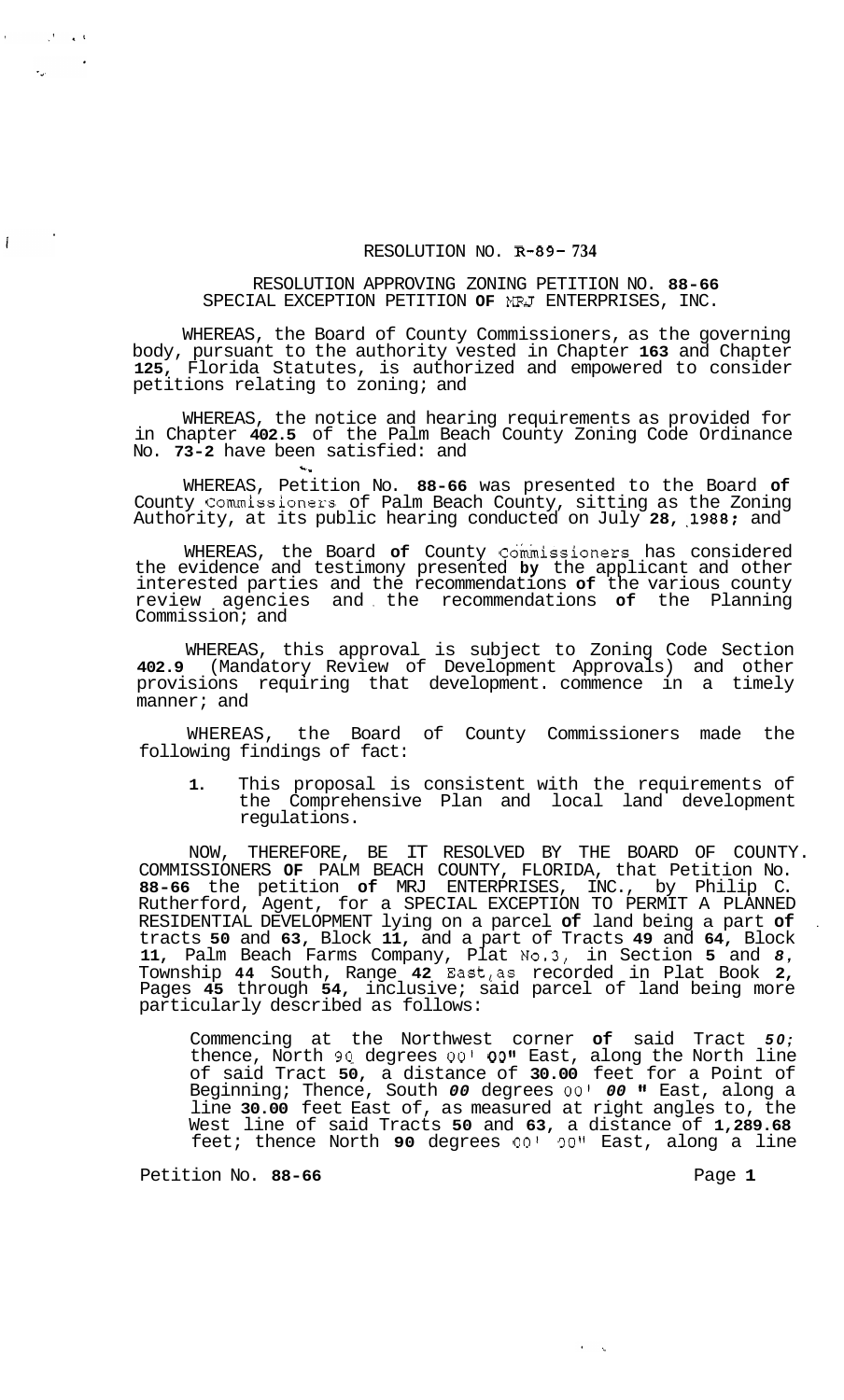**30.00** feet North of, as measured at right angles to, the South line **of** said Tracts **63** and **64,** a distance of **946.37**  feet to a Point in the Westerly curved Right-of-way line of Lake Worth Drainage District Equalizing Canal E-2, said Point being a point on a Curve Concave Easterly, having a radius of **7,839.44** feet and whose Radius ' Point bears North *88* degrees **36' 49"** East; thence, Northerly along said curve, and along said Right-of-way line, through a central angle of **09** degrees **29' 27",** a distance *of* **1,298.59** feet to the intersection thereof with the North line of said Tract **49;**  thence: North **90** degrees *00' 00''* West, along the North line *of* said Tracts **49** and *50,* a distance **of 1,084.92** feet to the Point **of** Beginning. Subject to Easements, Restrictions, Reservations and Rights-of-way of Record, being located on the northeast corner of the intersection of Dillman Road and Marginal Road. It is bounded on the east by Florida's Turnpike (Sunshine State Parkway), in a RT-Residential Transitional Zoning District, was approved as advertised, subject to the following conditions:

x,

- **1.**  Prior to certification, the master plan shall be amended to indicate the following:
	- a. All proposed access points;
	- b. Required recreation area or calculations indicating the required cash contribution; and .. .
	- c. Required frontage and width dimensions for all lots.
- **2.**  The petitioner shall preserve existing vegetation and shall incorporate said' vegetation into the project design. Areas of existing vegetation to be preserved shall be shown upon the approved development plan prior to master plan certification. These preservation areas shall receive appropriate protection from damage and disturbance during the site development and'<br>construction phase. The minimum protection shall The minimum protection shall include highlighting of preservation areas through the installation of stakes installed a maximum **of** fifty **(50)** feet apart. Ropes, plastic, tape **or** ribbons shall be attached to the stakes around the perimeter of the protected area. Marking materials shall not be attached to a protected tree.

In addition, individual trees not within a preserved area shall be protected by a barrier, constructed *of*  metal or wood, placed a distance of *six* **(6)** feet apart, or at the radius of the dripline, whichever is greater.

**3.**  The petitioner shall meet all provisions **of** Palm Beach County's Subdivision **and** Platting Ordinance **No. 73-4** as

Petition No. 88-66 **Page 2 Page 2** 

.

 $\overline{1}$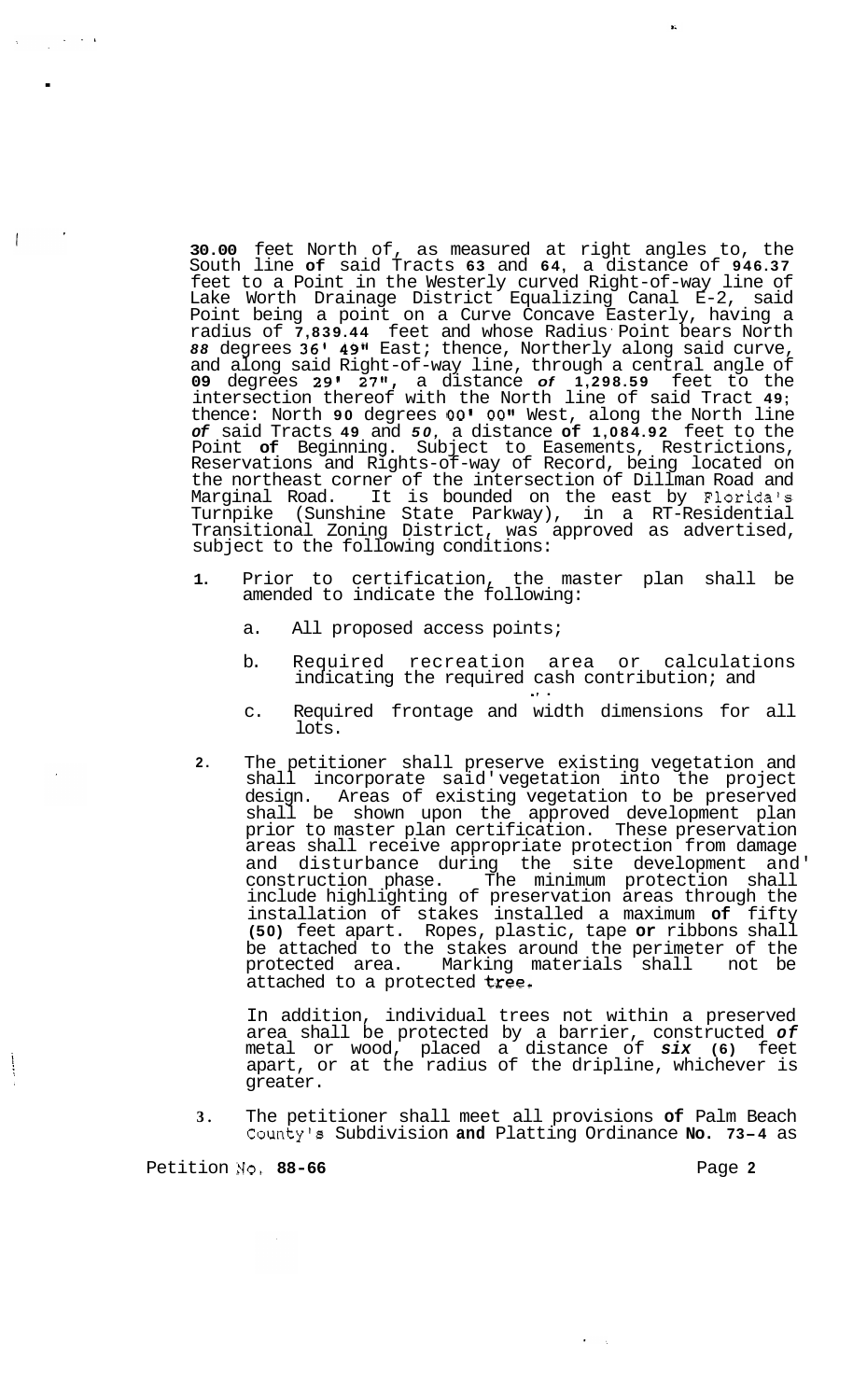amended.

..

 $\blacksquare$ 

 $\overline{1}$ 

- **4.**  The petitioner shall provide discharge control and treatment for the stormwater runoff in accordance with all applicable agency requirements in effect at the time of the permit application. However, at **a**  minimum, this development shall retain onsite the first one inch of the stormwater runoff. The drainage system shall be maintained in an acceptable condition as approved by the County Engineer.
- *5.*  Within **90** days of approval of this project, the petitioner shall convey to Palm Beach County by road right-of-way warranty deed for:
	- a) Dillman Road, a total of *80* feet on an alignment approved by the County Engineer
	- b) 7th Place South, a total of *60* feet on an alignment approved by the County Engineer

All free of all encumbrances and encroachments. Petitioner shall provide Palm Beach County with sufficient documentation acceptable to the Right of Way Acquisition Section to ensure that the property is free of all encumbrances and encroachments. Right-of- way conveyances shall also include "Safe Sight Corners" where appropriate- at intersections as determined by the County.Engineer.

- *6.*  The petitioner shall construct:
	- a) Dillman Road from Marginal Road east to the project's east property line **to** local street standards minimum **2-10** foot travel lanes
	- b) 7th Place South from Marginal Road east to the project's east property line to local street. standards minimum **2-10** foot travel lanes with sidewalks concurrent with onsite paving and drainage improvements.

**All** construction shall be completed prior to the recording of the first plat.

*7.*  The petitioner shall pay **a** Fair Share Fee in the amount and manner required by the "Fair Share Contribution for Road Improvements Ordinance'' as it presently exists or as **it** may from time to time **be** amended. The Fair Share Fee for this project presently is **\$804.00** . per single family home under **2,000** square feet and **\$1,045.00** per single family home over *2,000* square feet.

Petition **No.** 88-66 **Page 3 Page 3**